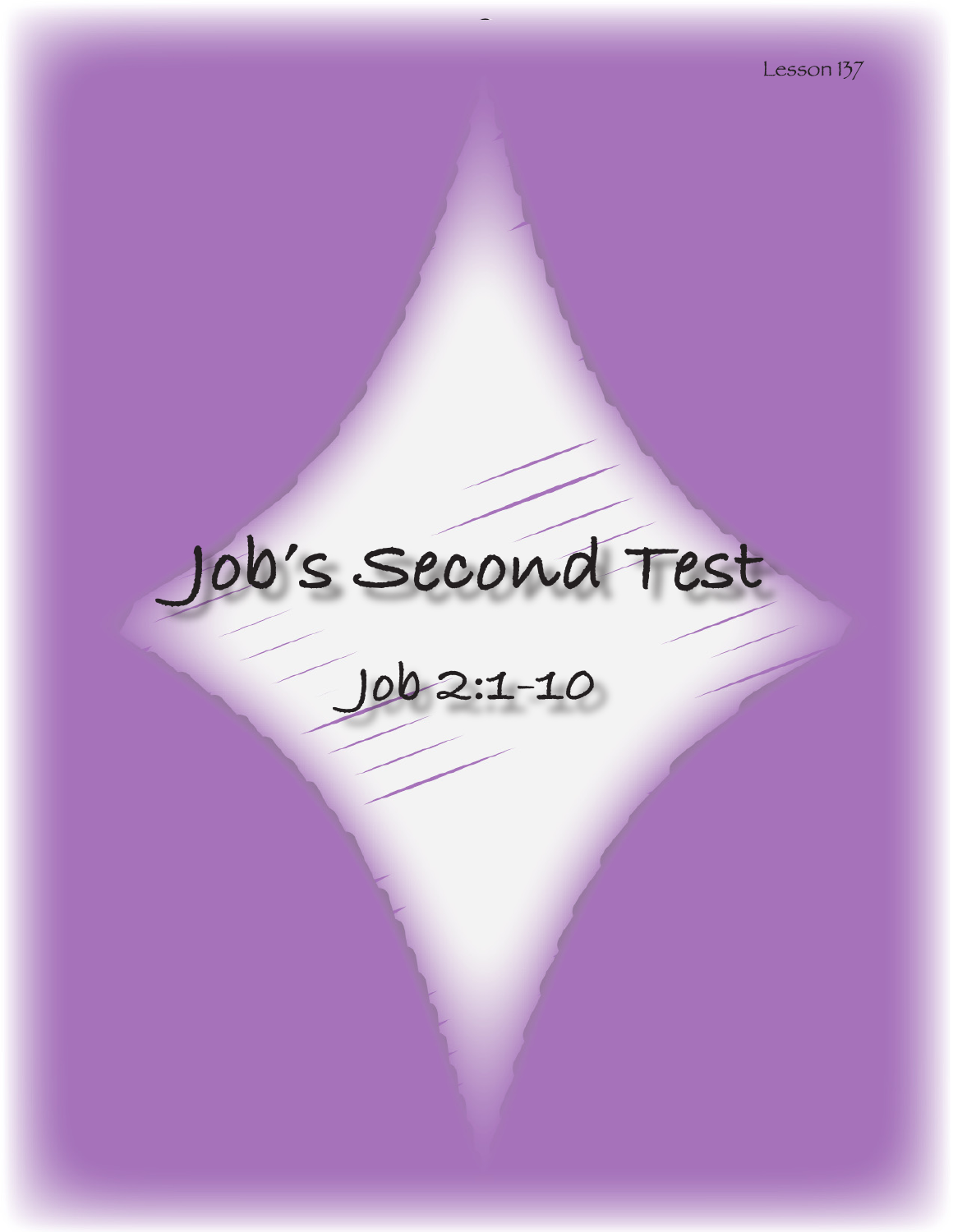# MEMORY VERSE

JOB 2:10 "Shall we indeed accept good from God, and shall we not accept adversity?"

### WHAT YOU WILL NEED:

Burlap, scissors, small red dot stickers like those used in offices, fire place ashes in a small, sealed container and a broken piece of pottery or tile (anything with a rough edge can be substituted).

Two pairs of adult shoes with laces.

Light colored construction paper, markers, burlap, glue, scissors, and black confetti.

### ATTENTION GETTER!

(Note: This demonstration jumps ahead in the story, revealing the condition Job will find himself in. You may want to consider presenting it before or in place of the "Walking In Someone Else's Shoes" game.)

## Oh No! I'm Job!

Job will experience another huge trial. He will lose his good health! Job remained strong in his faith, even though he did not understand.

Prior to class, gather some burlap, scissors, small red dot stickers like those used in offices, fire place ashes in a small, sealed container and a broken piece of pottery or tile (anything with a rough edge can be substituted). Get a fairly large piece of burlap and cut a hole in the center so the children can have it drape over them. These will be visual demonstrations of today's lesson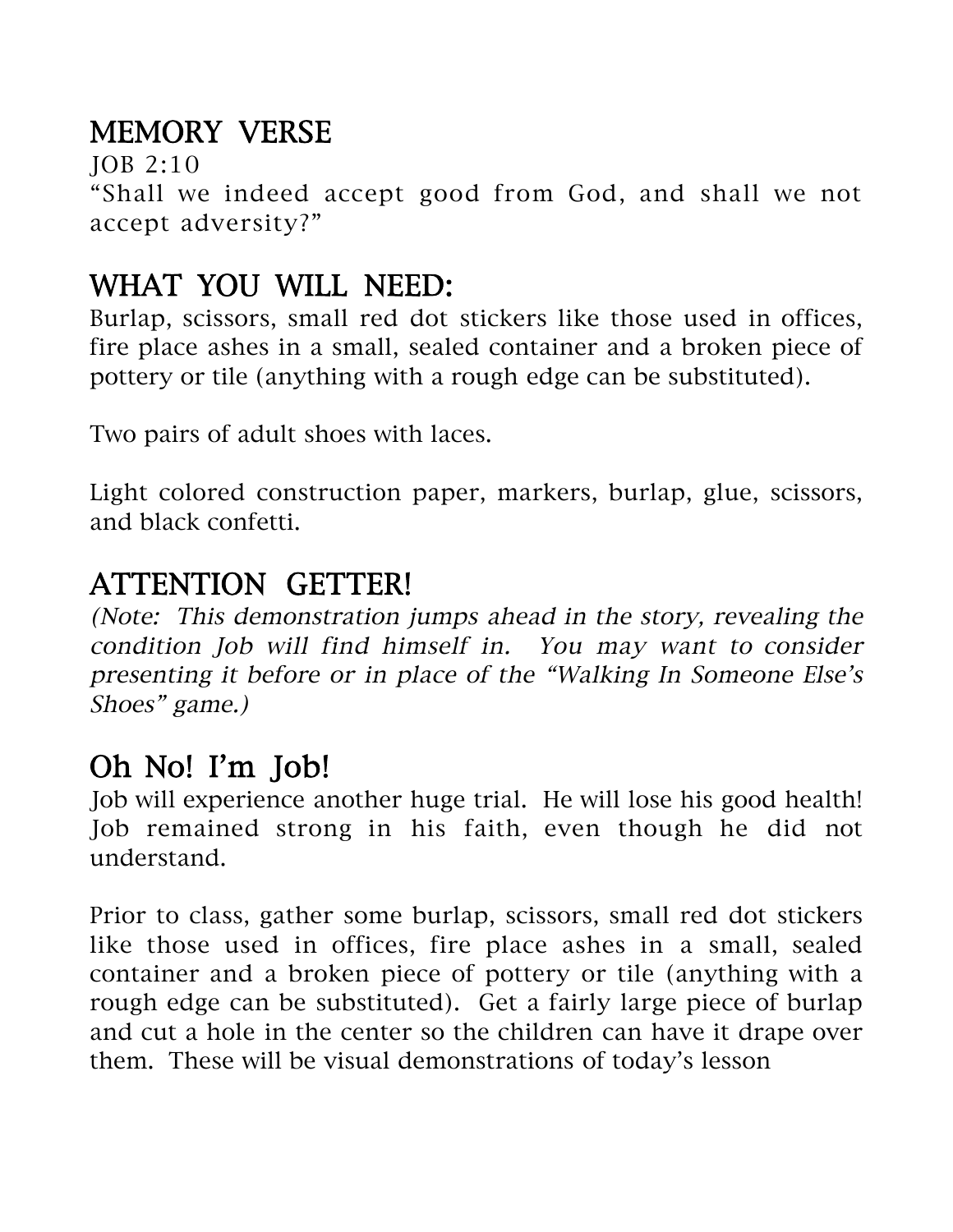Explain to the children that they are going to have an opportunity to see what it must have been like to be Job. Have a volunteer put on the burlap outer garment or have them pass a piece of burlap around to rub on their face. Talk about how rough it feels. Show them the box of ashes and explain that they would put the ashes in their hair as a sign of mourning. (Do not really put the ashes in their hair--just use it for demonstration purposes only,) Next, place some red dot office stickers on the volunteer's face, hands and arms to demonstrate boils. Then show them what it may have been like to scrape those boils with broken pottery. Be careful and do not allow the children to scrape each other with the pottery.

Give other children an opportunity to be Job if they would like. Remind the children of today's theme: God wants us to trust Him even when we do not understand.

#### LESSON TIME!

Job had been hit hard. He lost everything—all his possessions and even his beloved children. Do you remember? Satan had accused Job before God. Satan had surmised that Job loved and served God only because of God's blessings upon him. God gave Satan permission to try to prove his theory, only not to harm his life. Job passed the test! Though Satan's attacks were overwhelming, Job did not "sin nor charge God with wrong."

Satan was not content to realize his defeat, however. Job would now face another test. The story continues back in the heavenly scene, as Satan once more presents himself before God.

JOB 2:1-3

Again there was a day when the sons of God came to present themselves before the LORD, and Satan came also among them to present himself before the LORD.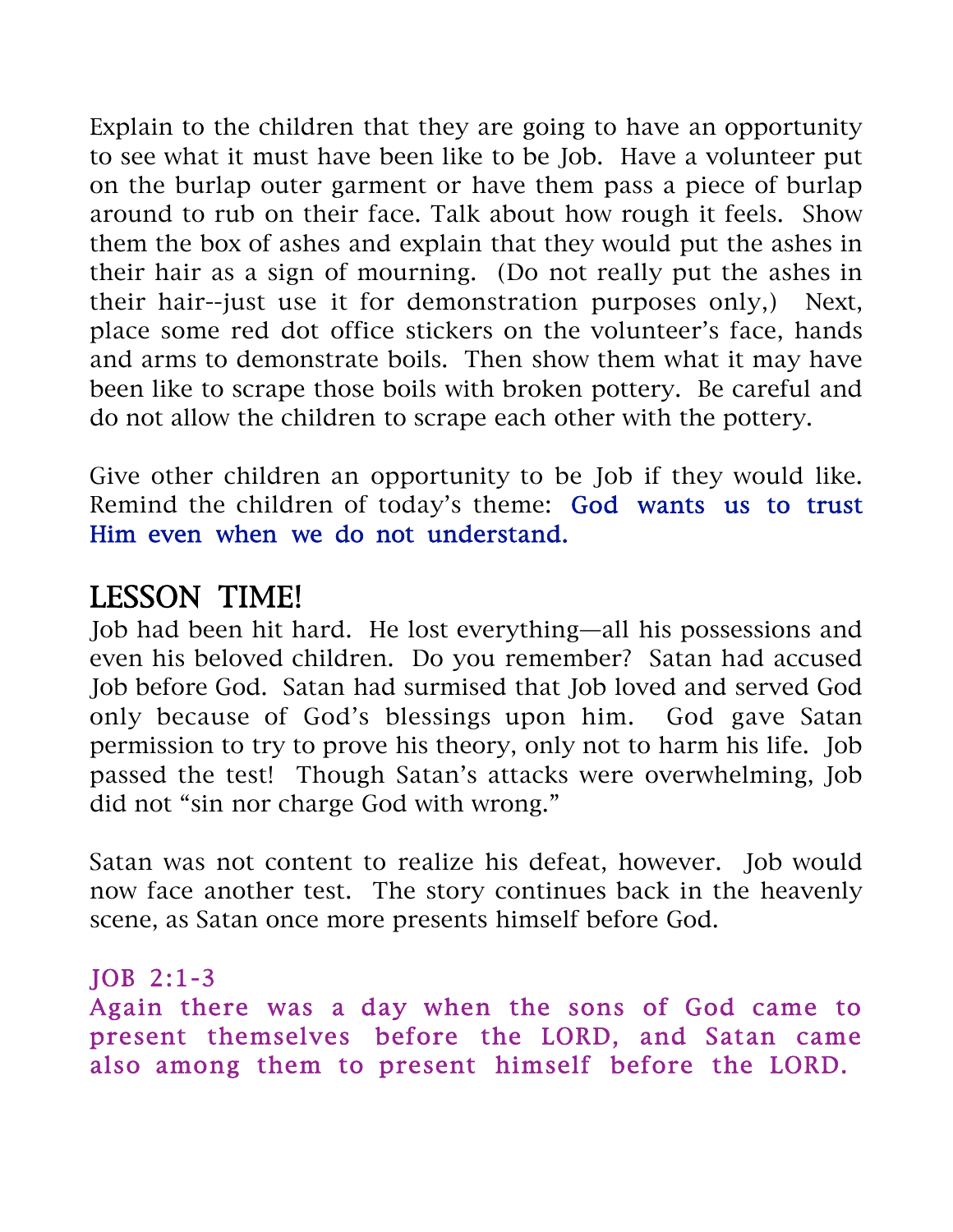And the LORD said to Satan, "From where do you come?" So Satan answered the LORD and said, "From going to and fro on the earth, and from walking back and forth on it."

Then the LORD said to Satan, "Have you considered My servant Job, that there is none like him on the earth, a blameless and upright man, one who fears God and shuns evil? And still he holds fast to his integrity, although you incited Me against him, to destroy him without cause."

Again, God asked where Satan had been. His answer was the same—walking to fro and back and forth on the earth. 1 Peter 5:8 exhorts, "Be sober, be vigilant; because your adversary the devil walks about like a roaring lion, seeking whom he may devour." In other words, Satan is looking all over this world for people that he can deceive and destroy. We must sober (alert) and vigilant (watchful). We must not be taken off guard!

God's response gives us a picture, once more, of Job's godly character. He had remained steadfast through the big test. He was blameless, upright, and a man who feared God and hated evil. He had held fast to his integrity. Job was the same in his poverty as he was in his prosperity.

God had seen Satan's attempt to destroy Job. God accuses Satan of trying to incite God to turn against Job and trying destroy him for no reason. When we think that God does not know or see what is happening to us, we must remember Job. God loves us deeply and watches us continually. Nothing slips past Him concerning us. Satan does not trick Him.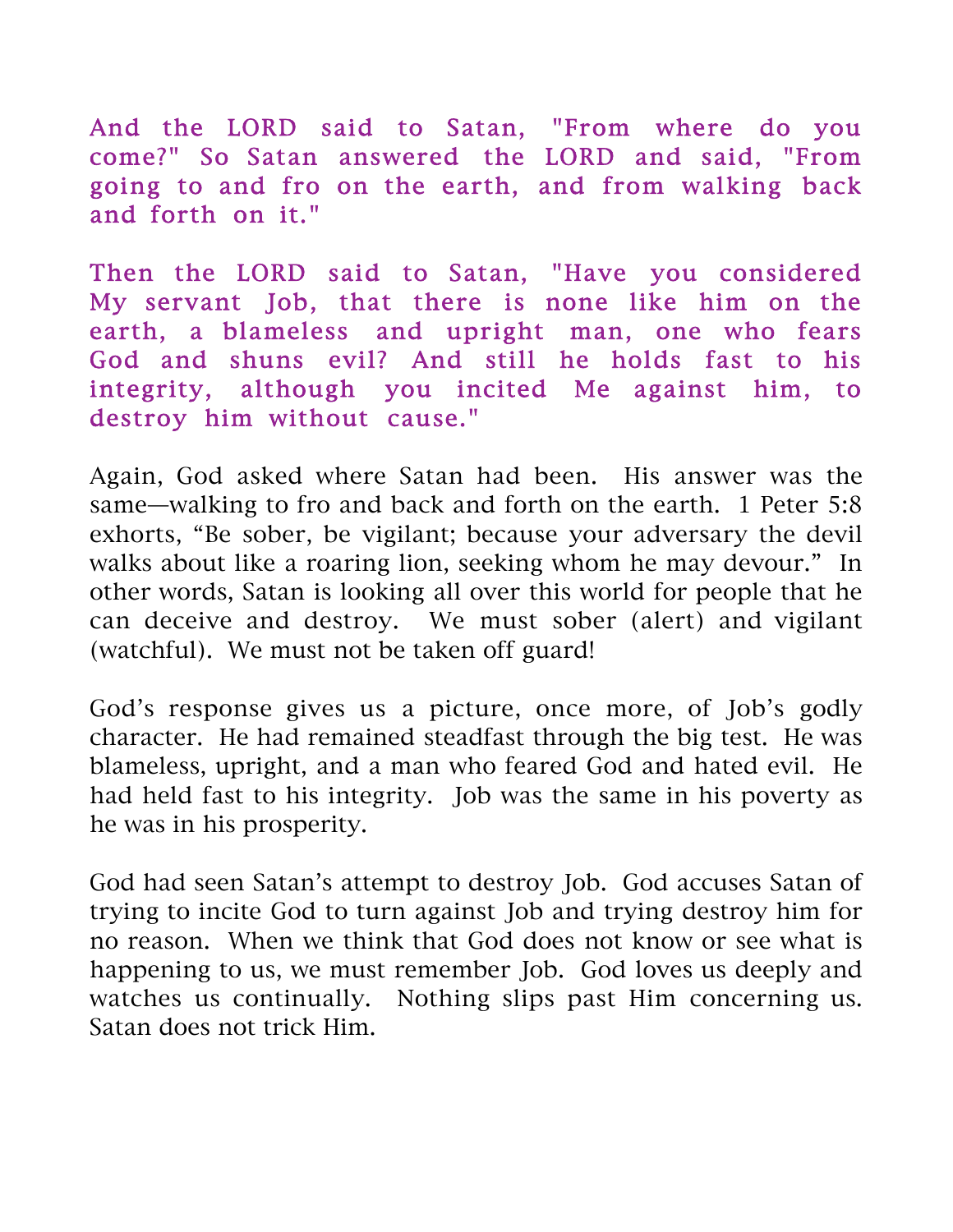Think of how it must have blessed God to see Job's steadfastness in his faith. In 1 Peter 1:7 we read, "…that the trial of your faith being much more precious than of gold that perishes, though it be tried with fire, might be found unto praise and honor and glory at the appearing of Jesus Christ" (1 Peter 1:7). God wants us to trust Him even when we do not understand.

JOB 2:4-6 So Satan answered the LORD and said, "Skin for skin! Yes, all that a man has he will give for his life.

"But stretch out Your hand now, and touch his bone and his flesh, and he will surely curse You to Your face!"

And the LORD said to Satan, "Behold, he is in your hand, but spare his life."

Satan shows his awareness of human nature. Self-love and selfpreservation are very strong in the heart of man. Job had stood strong through the loss of all his possessions including his family; however, Satan theorized Job would react differently if it were his own life that was endangered, if his good health were taken away. Satan then presents the challenge to test Job's integrity once more: "But stretch out Your hand now, and touch his bone and his flesh, and he will surely curse You to Your face!" God responded, "…He is in your hand; but spare his life."

Note, once more: Satan needed God's permission to harm Job. God places restrictions and limitations on the activity of Satan. God will not allow us to be tempted above that which we can endure (1 Corinthians 10:13).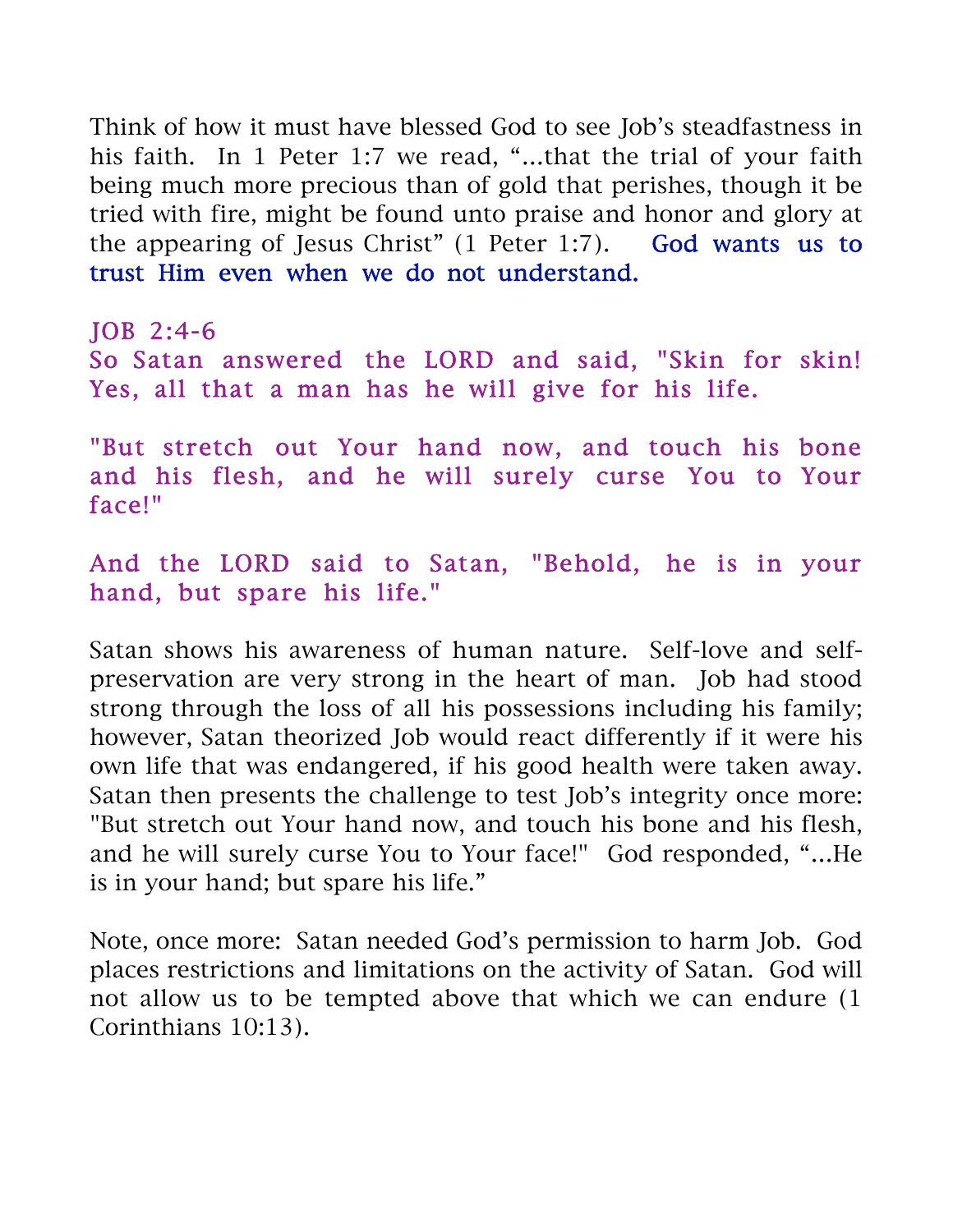JOB 2:7-8 So Satan went out from the presence of the LORD, and struck Job with painful boils from the sole of his foot to the crown of his head.

And he took for himself a potsherd with which to scrape himself while he sat in the midst of the ashes.

Satan now attacked Job by giving him sore boils all over his body, a terrible inflammation on his skin. Boils go down into the nerves, causing a great deal of pain. One boil is extremely painful; imagine how it would feel having them all over your body. He could not find any comfortable position, even lying down was painful.

Job scraped himself with a potsherd, a piece of broken pitcher. He was probably scratching the sores for some type of relief. Only his wife remained to be of assistance.

#### Walking In Someone Else's Shoes

This is a relay race game. You will need two pairs of adult shoes with laces. Form two even teams and have the children take off their shoes. Have them line up side by side at one end of the room. At the other end of the room, place the two pairs of adult shoes. When you say, "go" have the first person in each team walk (no running!) to the other end of the classroom and put on the shoes. After they have put on the shoes, they will walk back to their teams, their back to the original place, and take off shoes. The next team player now goes.

Continue until all of the children have had a turn. Keep in mind that you may have to assist the younger children with tying shoes. Have your aide assist.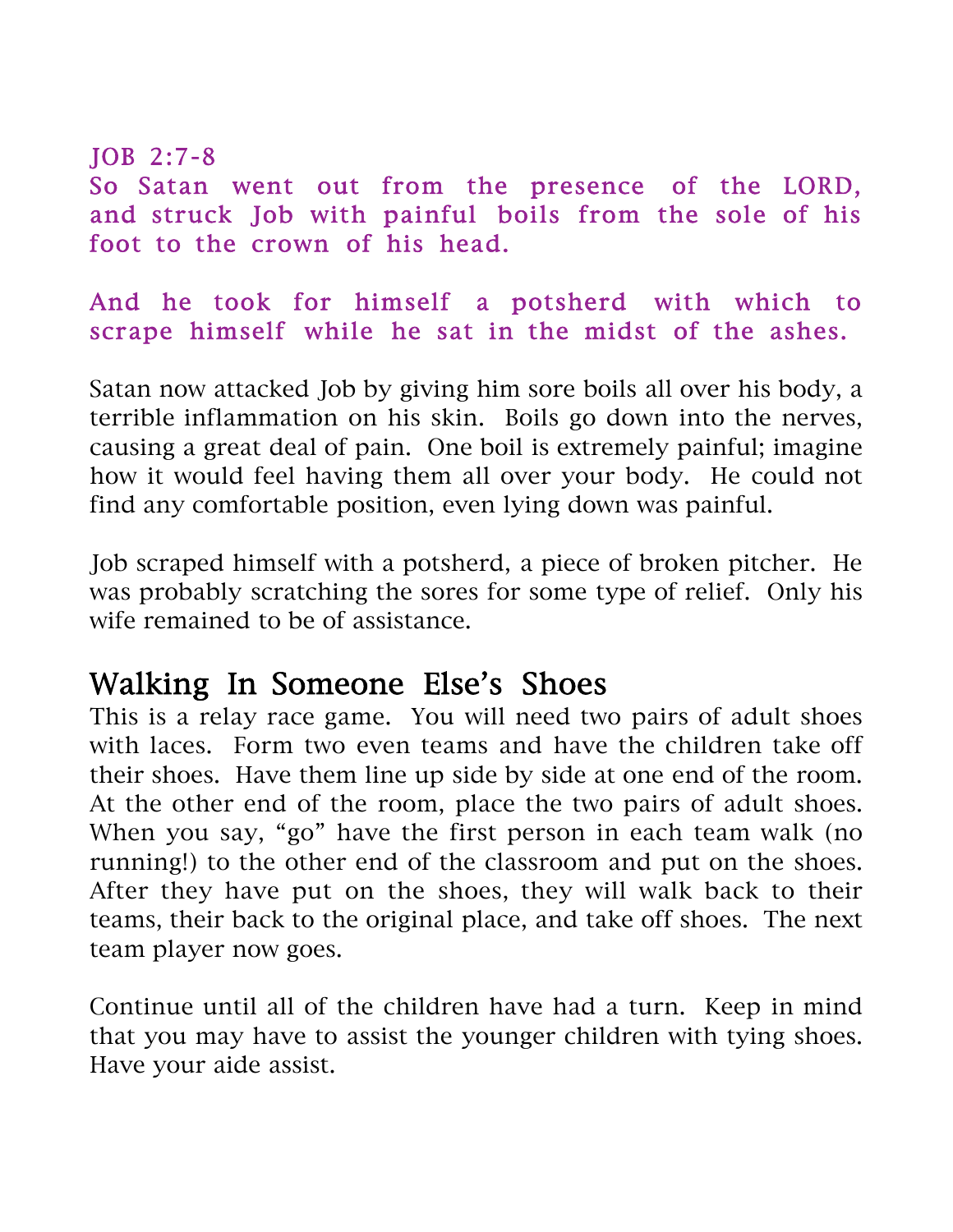After the game is played and a winning team is declared gather the children together. Ask them how easy it was to walk in someone else's shoes. It isn't always as easy as we think. Ask the children to respond to the questions, "What do you think it would be like to walk in Job's shoes? Do you think it would be easy or difficult?" We need to be sensitive to what others are going through.

```
JOB 2:9-10
Then his wife said to him, "Do you still hold fast to
your integrity? Curse God and die!"
But he said to her, "You speak as one of the foolish
women speaks. Shall we indeed accept good from
God, and shall we not accept adversity?" In all this
Job did not sin with his lips.
```
Remember, when Job lost everything, his wife lost everything also. Her wealth was gone, her children were dead, and now she sees her husband suffering horribly. She and Job were going through great and severe testing—Job, even more so, since he became personally afflicted—yet, their reactions were quite different. Job's wife told him to just give up on God and die.

Perhaps, her love for Job prompted her to want to see an immediate end to his suffering. Whatever the reason, she had lost sight of God's great love and the hope we have in him. Unbelief and doubt had filled her mind. She now became a burden to Job, rather than a comfort. Severe trouble and trials will either make one bitter or better. Job's wife became bitter; Job became better. It is good that Job did not listen to his wife's foolish counsel. He argued, "Shall we indeed accept good from God, and shall we not accept adversity?"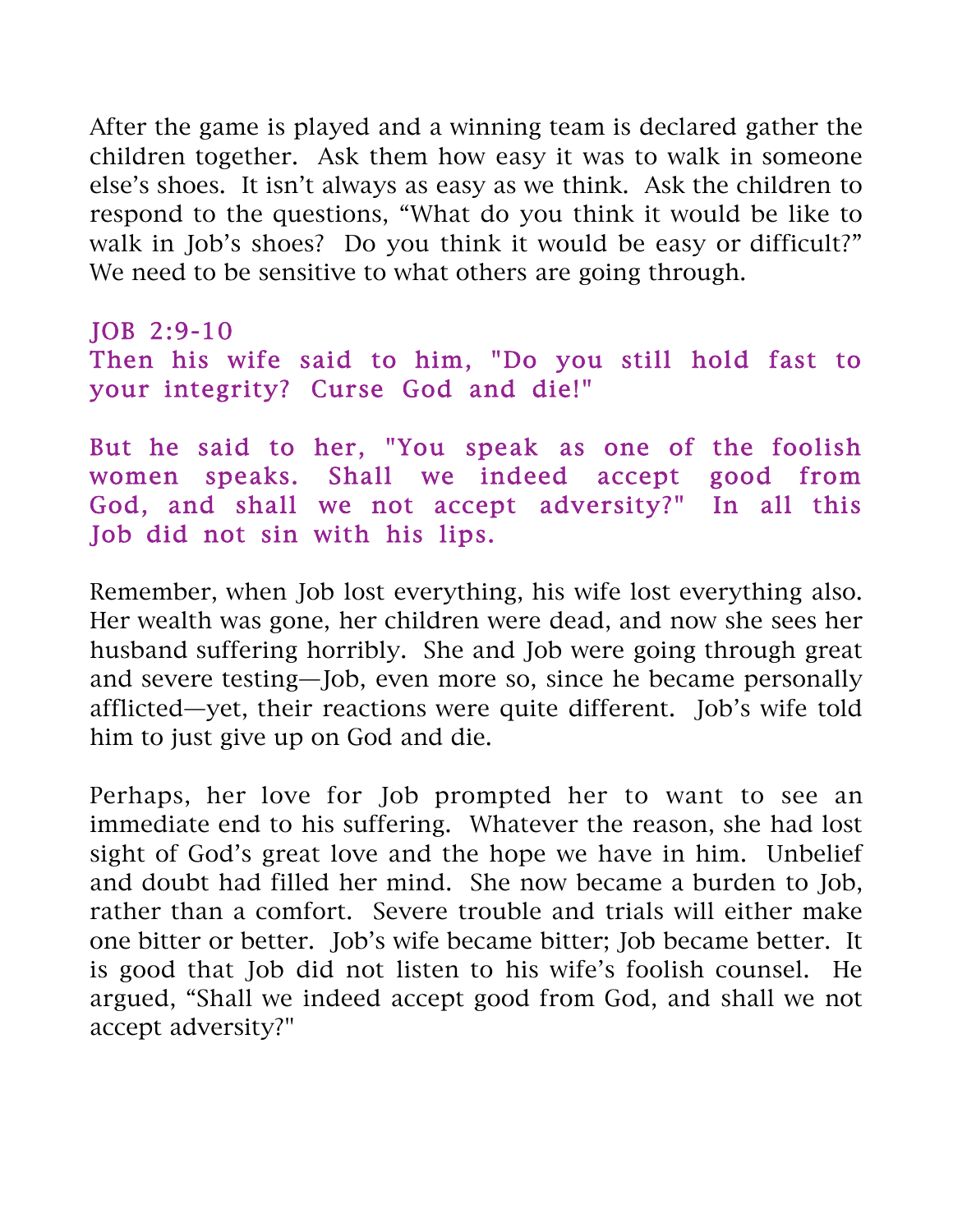Through all this adversity, Job remained steadfast. We read, "In all this did not Job sin with his lips." The Bible tells us, "Out of the abundance of the heart the mouth speaks" (Matthew 12:34). Job's heart was fixed, trusting in the Lord; his steadfast relationship with God was reflected in what he said and what he did not say with his lips. It is often our lips that are first to sin. Satan's strategy against Job failed.

Let us examine our own hearts. How would or do we respond to difficult trials. The Bible says, "If you faint in the day of adversity, your strength is small (Proverbs 24:10). We are not to give up when the first sign of difficulty comes our way. Let us ask the Lord to make us men and women of steadfast, unwavering faith. God wants us to trust Him even when we do not understand.

The Bible says, "Many are the afflictions of the righteous, but the Lord delivers him out of them all" (Psalm 34:19). Job was prepared to accept affliction as well as blessing from the hand of the Lord. God uses trials for many good purposes in our life. As one commentator said, "God works through trials, because trials work!" The testing of our faith can silence Satan, bring glory to God, deepen our faith and commitment, give us a heart-felt compassion for others who suffer, and more.

Again, though we may not understand why we must suffer, we can fall back on what we do understand. We can be confident of God's love—we can know His thoughts towards us are good (Jeremiah 29:11), we can be sure He will never leave us or forsake us (Hebrews 13:5), and we can "know that all things work together for the good to them that love God, to them who are the called according to His purpose" (Romans 8:28). God wants us to trust Him even when we do not understand.